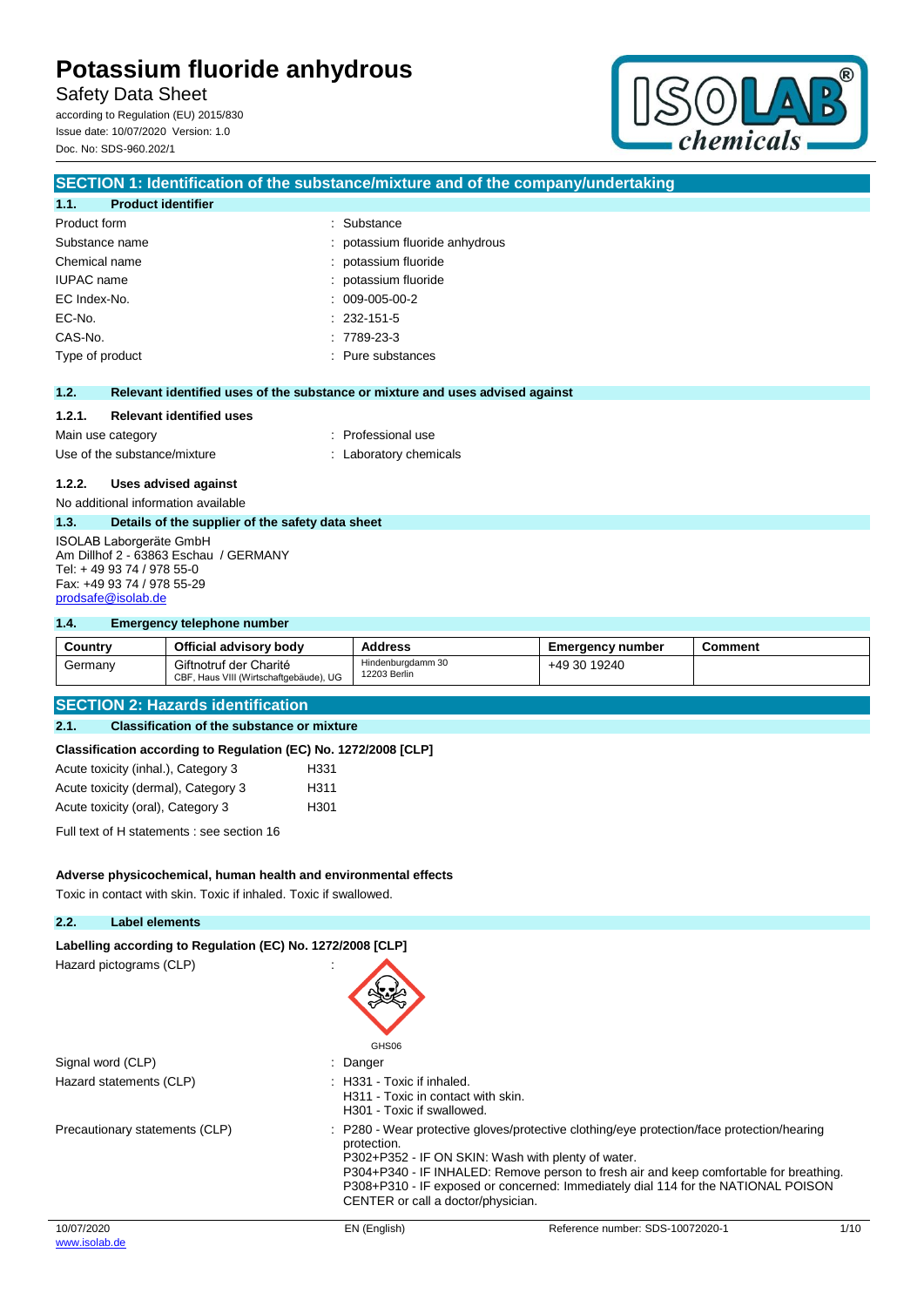potassium fluoride anhydrous (CAS-No.) 7789-23-3

## Safety Data Sheet

according to Regulation (EU) 2015/830 Issue date: 10/07/2020 Version: 1.0 Doc. No: SDS-960.202/1



≤ 100 Acute Tox. 3 (Inhalation), H331

Acute Tox. 3 (Dermal), H311 Acute Tox. 3 (Oral), H301

#### **2.3. Other hazards**

No additional information available

|             | <b>SECTION 3: Composition/information on ingredients</b> |  |                           |                     |                                                                                     |
|-------------|----------------------------------------------------------|--|---------------------------|---------------------|-------------------------------------------------------------------------------------|
| 3.1.        | <b>Substances</b>                                        |  |                           |                     |                                                                                     |
|             | Substance type                                           |  | : Mono-constituent        |                     |                                                                                     |
| <b>Name</b> |                                                          |  | <b>Product identifier</b> | Conc.<br>$(\%$ w/w) | <b>Classification according to</b><br><b>Regulation (EC) No.</b><br>1272/2008 [CLP] |

(EC-No.) 232-151-5 (EC Index-No.) 009-005-00-2

Full text of H-statements: see section 16

#### **3.2. Mixtures**

Not applicable

| <b>SECTION 4: First aid measures</b>                                |                                                                                                                                                                                                                                                                                                                                                                                                                                                   |
|---------------------------------------------------------------------|---------------------------------------------------------------------------------------------------------------------------------------------------------------------------------------------------------------------------------------------------------------------------------------------------------------------------------------------------------------------------------------------------------------------------------------------------|
| 4.1.<br><b>Description of first aid measures</b>                    |                                                                                                                                                                                                                                                                                                                                                                                                                                                   |
| First-aid measures general                                          | : Call a physician immediately. Never give anything by mouth to an unconscious person. People<br>with over sensibility problems are not allowed to work or be exposed to the product. In all cases<br>of doubt, or when symptoms persist, seek medical attention.                                                                                                                                                                                 |
| First-aid measures after inhalation                                 | Remove person to fresh air and keep comfortable for breathing. Call a doctor.                                                                                                                                                                                                                                                                                                                                                                     |
| First-aid measures after skin contact                               | Wash skin with plenty of water. Take off immediately all contaminated clothing.                                                                                                                                                                                                                                                                                                                                                                   |
| First-aid measures after eye contact                                | Rinse eyes with water as a precaution.                                                                                                                                                                                                                                                                                                                                                                                                            |
| First-aid measures after ingestion                                  | Rinse mouth. Call a physician immediately.                                                                                                                                                                                                                                                                                                                                                                                                        |
| 4.2.<br>Most important symptoms and effects, both acute and delayed |                                                                                                                                                                                                                                                                                                                                                                                                                                                   |
| Symptoms/effects after inhalation                                   | Toxic if inhaled.                                                                                                                                                                                                                                                                                                                                                                                                                                 |
| Symptoms/effects after skin contact                                 | Toxic if swallowed or in contact with skin.                                                                                                                                                                                                                                                                                                                                                                                                       |
| Symptoms/effects after eye contact                                  | irritation (itching, redness, blistering).                                                                                                                                                                                                                                                                                                                                                                                                        |
| Symptoms/effects after ingestion                                    | Toxic if swallowed or in contact with skin.                                                                                                                                                                                                                                                                                                                                                                                                       |
| 4.3.                                                                | Indication of any immediate medical attention and special treatment needed                                                                                                                                                                                                                                                                                                                                                                        |
| Treat symptomatically.                                              |                                                                                                                                                                                                                                                                                                                                                                                                                                                   |
| <b>SECTION 5: Firefighting measures</b>                             |                                                                                                                                                                                                                                                                                                                                                                                                                                                   |
| 5.1.<br><b>Extinguishing media</b>                                  |                                                                                                                                                                                                                                                                                                                                                                                                                                                   |
| Suitable extinguishing media                                        | : Water spray. Dry chemical powder, alcohol-resistant foam, carbon dioxide (CO2).                                                                                                                                                                                                                                                                                                                                                                 |
| Unsuitable extinguishing media                                      | Strong water jet.                                                                                                                                                                                                                                                                                                                                                                                                                                 |
| 5.2.<br>Special hazards arising from the substance or mixture       |                                                                                                                                                                                                                                                                                                                                                                                                                                                   |
| Fire hazard                                                         | : Keep away from ignition sources (including static discharges). Contact with combustible<br>material may cause fire.                                                                                                                                                                                                                                                                                                                             |
| Explosion hazard                                                    | : Heat may build pressure, rupturing closed containers, spreading fire and increasing risk of<br>burns and injuries.                                                                                                                                                                                                                                                                                                                              |
| Reactivity in case of fire                                          | At high temperature may liberate dangerous gases.                                                                                                                                                                                                                                                                                                                                                                                                 |
| Hazardous decomposition products in case of<br>fire                 | Toxic fumes may be released.                                                                                                                                                                                                                                                                                                                                                                                                                      |
| 5.3.<br><b>Advice for firefighters</b>                              |                                                                                                                                                                                                                                                                                                                                                                                                                                                   |
| Precautionary measures fire                                         | : Approach from upwind. Use water spray or fog for cooling exposed containers. Keep away from<br>combustible materials.                                                                                                                                                                                                                                                                                                                           |
| Firefighting instructions                                           | Use water spray or fog for cooling exposed containers. Cool adjacent tanks / containers /<br>drums with water jet. Do not allow water to enter the vessels, a violent reaction may occur. Do<br>not enter fire area without proper protective equipment, including respiratory protection.<br>Exercise caution when fighting any chemical fire. Keep upwind. In case of fire: Evacuate area.<br>Fight fire remotely due to the risk of explosion. |
| Protection during firefighting                                      | Do not attempt to take action without suitable protective equipment. Self-contained breathing<br>apparatus. Complete protective clothing.                                                                                                                                                                                                                                                                                                         |
| 10/07/2020<br>www.isolab.de                                         | EN (English)<br>2/10<br>Reference number: SDS-10072020-1                                                                                                                                                                                                                                                                                                                                                                                          |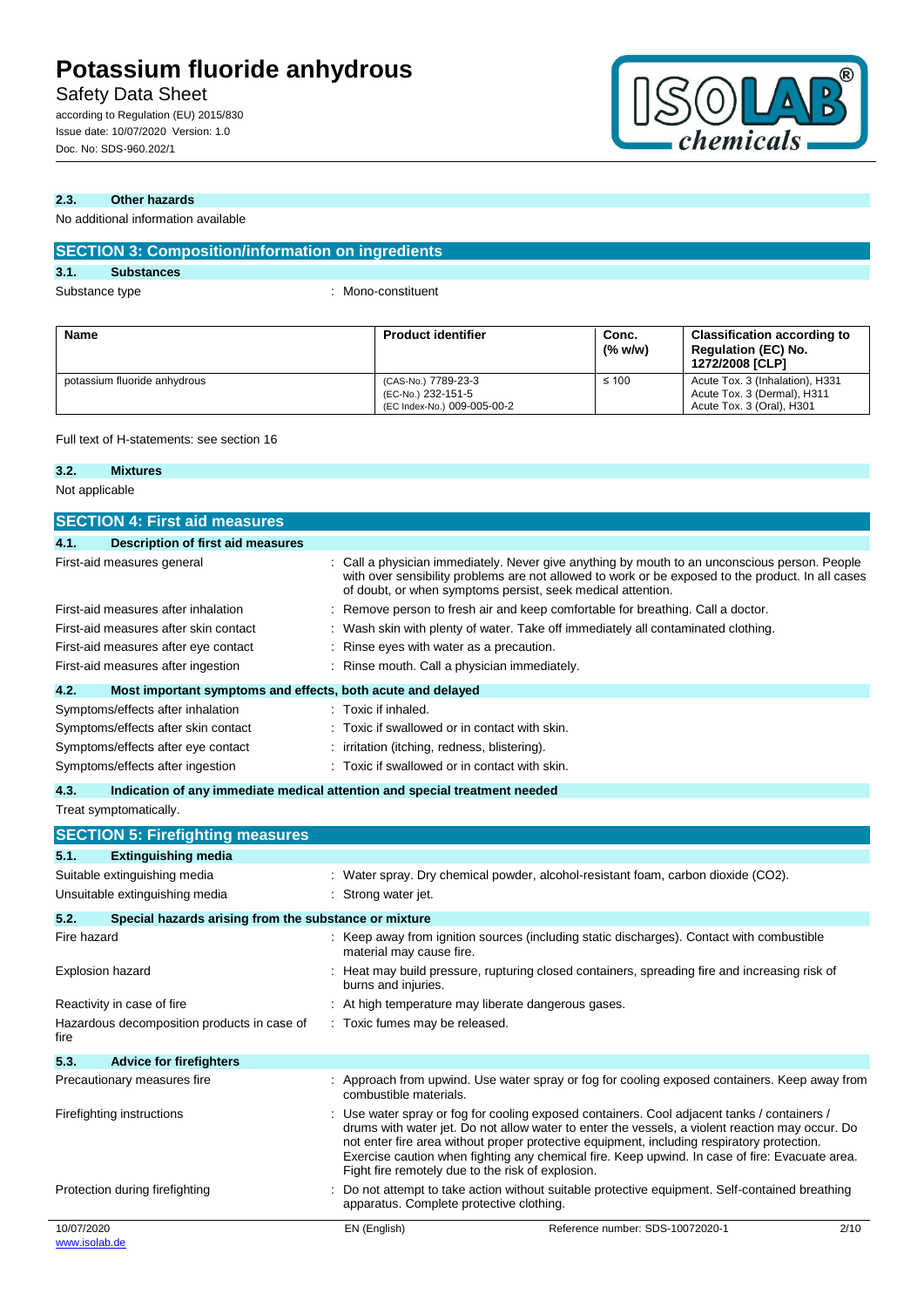Safety Data Sheet

according to Regulation (EU) 2015/830 Issue date: 10/07/2020 Version: 1.0 Doc. No: SDS-960.202/1

® A chemicals

Other information **interpretation** : High temperature decomposition products are harmful by inhalation. Inhalation of vapour can cause breathing difficulties.

|        | <b>SECTION 6: Accidental release measures</b>        |                                                                                                                                                                                                                                                                                                                                                                     |
|--------|------------------------------------------------------|---------------------------------------------------------------------------------------------------------------------------------------------------------------------------------------------------------------------------------------------------------------------------------------------------------------------------------------------------------------------|
| 6.1.   |                                                      | Personal precautions, protective equipment and emergency procedures                                                                                                                                                                                                                                                                                                 |
|        | General measures                                     | Eliminate every possible source of ignition. Access forbidden to unauthorised personnel. Use<br>protective clothing. Prevent from entering sewers, basements and workpits, or any place where<br>its accumulation can be dangerous. Notify authorities if product enters sewers or public waters.<br>Use care in walking on spilled material. Do not inhale vapour. |
| 6.1.1. | For non-emergency personnel                          |                                                                                                                                                                                                                                                                                                                                                                     |
|        | Protective equipment                                 | Wear recommended personal protective equipment. Dust formation: dust mask. Wear suitable<br>protective clothing, gloves and eye or face protection.                                                                                                                                                                                                                 |
|        | Emergency procedures                                 | Ventilate spillage area. Avoid contact with skin, eyes and clothing. Avoid breathing<br>dust/fume/gas/mist/vapours/spray. Do not touch or walk on the spilled product. Evacuate<br>unnecessary personnel. Mark out the contaminated area with signs and prevent access to<br>unauthorized personnel.                                                                |
|        | Measures in case of dust release                     | Dust mask.                                                                                                                                                                                                                                                                                                                                                          |
| 6.1.2. | For emergency responders                             |                                                                                                                                                                                                                                                                                                                                                                     |
|        | Protective equipment                                 | Do not attempt to take action without suitable protective equipment. For further information<br>refer to section 8: "Exposure controls/personal protection". Only qualified personnel equipped<br>with suitable protective equipment may intervene. Wear suitable protective clothing, gloves and<br>eye/face protection.                                           |
|        | Emergency procedures                                 | Avoid contact with skin and eyes. Do not touch spilled material. Evacuate unnecessary<br>personnel. Keep away from combustible material. Keep public away from danger area. Prevent<br>from entering sewers, basements and workpits, or any place where its accumulation can be<br>dangerous. Ventilate area. Stop leak if safe to do so.                           |
| 6.2.   | <b>Environmental precautions</b>                     |                                                                                                                                                                                                                                                                                                                                                                     |
|        |                                                      | Avoid release to the environment. Do not allow to enter drains or water courses. Do not discharge into drains or waterways without neutralizing.                                                                                                                                                                                                                    |
| 63     | Mathods and material for containment and cleaning un |                                                                                                                                                                                                                                                                                                                                                                     |

| ν.σ.<br><u>Metricus and material for contaminent and clearing up</u> |                                                                                                                                                                                                                                                                                                                                       |
|----------------------------------------------------------------------|---------------------------------------------------------------------------------------------------------------------------------------------------------------------------------------------------------------------------------------------------------------------------------------------------------------------------------------|
| For containment                                                      | : Comply with the safety intructions. Soak up with inert absorbent material (for example sand,<br>sawdust, a universal binder, silica gel). Contain any spills with dikes or absorbents to prevent<br>migration and entry into sewers or streams.                                                                                     |
| Methods for cleaning up                                              | : Mechanically recover the product. Clean up any spills as soon as possible, using an absorbent<br>material to collect it. Absorb with liquid-binding material (e.g. sand, diatomaceous earth, acid-<br>or universal binding agents). Sweep or shovel spills into appropriate container for disposal.<br>Minimise generation of dust. |
| Other information                                                    | : Dispose of materials or solid residues at an authorized site. Dispose of contaminated materials<br>in accordance with current regulations.                                                                                                                                                                                          |

#### **6.4. Reference to other sections**

Concerning personal protective equipment to use, see section 8. Concerning disposal elimination after cleaning, see section 13.

| <b>SECTION 7: Handling and storage</b>                               |                                               |                                                                                                                                                                                                                                                                                                                                                                                                                                                                                                                                                                                                                                                                                           |      |
|----------------------------------------------------------------------|-----------------------------------------------|-------------------------------------------------------------------------------------------------------------------------------------------------------------------------------------------------------------------------------------------------------------------------------------------------------------------------------------------------------------------------------------------------------------------------------------------------------------------------------------------------------------------------------------------------------------------------------------------------------------------------------------------------------------------------------------------|------|
| <b>Precautions for safe handling</b><br>7.1.                         |                                               |                                                                                                                                                                                                                                                                                                                                                                                                                                                                                                                                                                                                                                                                                           |      |
| Additional hazards when processed                                    | workplace.                                    | : Use adequate ventilation to keep vapour concentrations below applicable standard. Take all<br>necessary technical measures to avoid or minimize the release of the product on the                                                                                                                                                                                                                                                                                                                                                                                                                                                                                                       |      |
| Precautions for safe handling                                        | static discharge.                             | : Do not get in eyes, on skin, or on clothing. Wear personal protective equipment. Use only<br>outdoors or in a well-ventilated area. Avoid breathing dust/fume/gas/mist/vapours/spray. Avoid<br>dust formation. Avoid prolonged and repeated contact with skin. Contaminated work clothing<br>should not be allowed out of the workplace. Do not spray on an open flame or other ignition<br>source. Floors, walls and other surfaces in the hazard area must be cleaned regularly. Keep<br>valves and fittings free from oil and grease. Take all necessary technical measures to avoid or<br>minimize the release of the product on the workplace. Take precautionary measures against |      |
| Hygiene measures                                                     | Always wash hands after handling the product. | : Wash contaminated clothing before reuse. Do not eat, drink or smoke when using this product.                                                                                                                                                                                                                                                                                                                                                                                                                                                                                                                                                                                            |      |
| 7.2.<br>Conditions for safe storage, including any incompatibilities |                                               |                                                                                                                                                                                                                                                                                                                                                                                                                                                                                                                                                                                                                                                                                           |      |
| Technical measures                                                   |                                               | : Containers which are opened should be properly resealed and kept upright to prevent leakage.<br>The floor of the depot should be impermeable and designed to form a water-tight basin. Ensure<br>adequate ventilation, especially in confined areas. Comply with applicable regulations.                                                                                                                                                                                                                                                                                                                                                                                                |      |
| Storage conditions                                                   |                                               | : Store locked up. Store in a well-ventilated place. Keep container tightly closed. Keep cool.                                                                                                                                                                                                                                                                                                                                                                                                                                                                                                                                                                                            |      |
| Incompatible products                                                |                                               | : Strong acids. Strong bases. Strong oxidizing agents. Peroxides. Explosives.                                                                                                                                                                                                                                                                                                                                                                                                                                                                                                                                                                                                             |      |
| 10/07/2020<br>www.isolab.de                                          | EN (English)                                  | Reference number: SDS-10072020-1                                                                                                                                                                                                                                                                                                                                                                                                                                                                                                                                                                                                                                                          | 3/10 |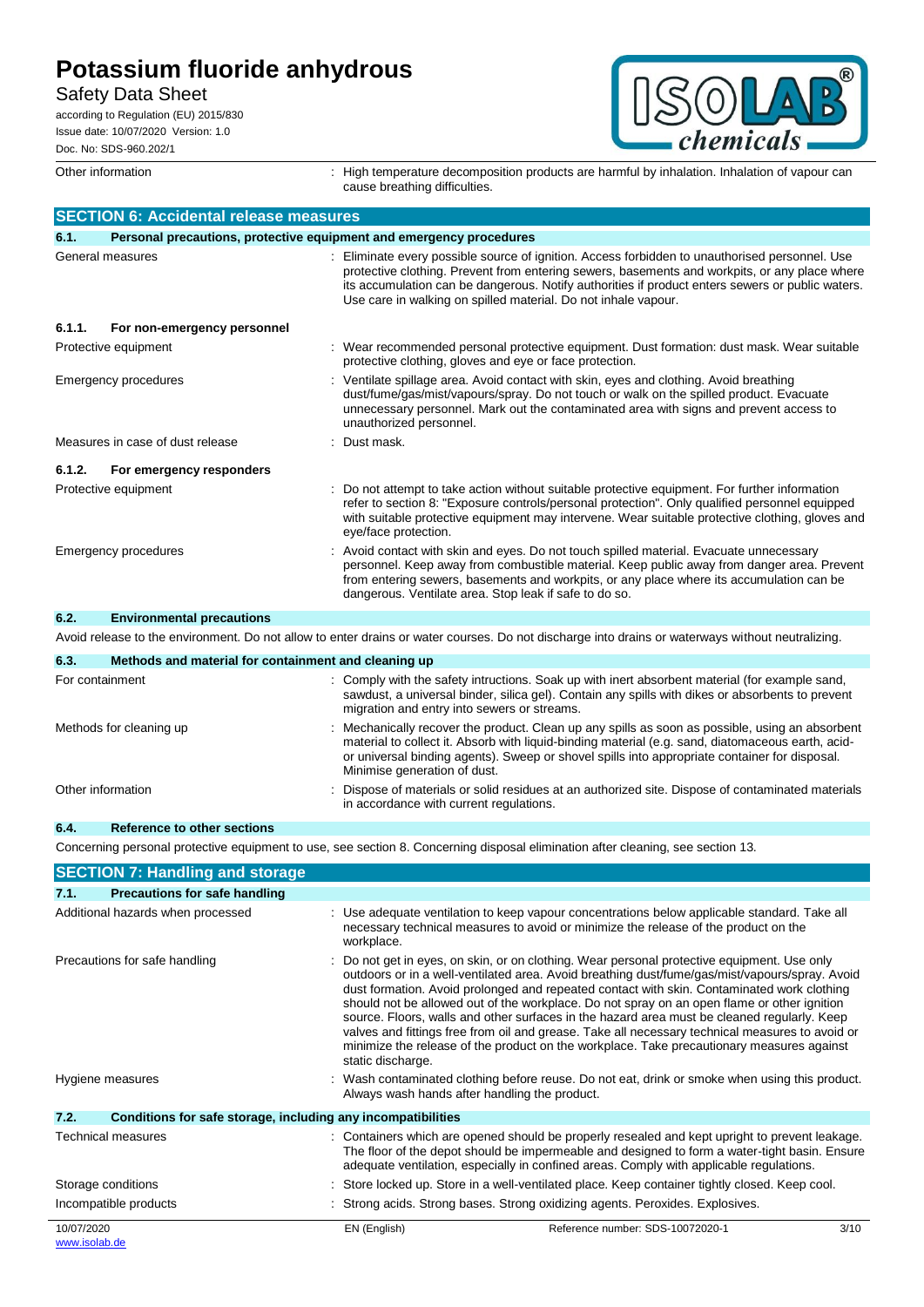### Safety Data Sheet

according to Regulation (EU) 2015/830 Issue date: 10/07/2020 Version: 1.0 Doc. No: SDS-960.202/1



| Doc. No: SDS-960.202/1       | $\mathbf{C}$                                                              |
|------------------------------|---------------------------------------------------------------------------|
| Incompatible materials       | : Extremely high or low temperatures.                                     |
| Heat and ignition sources    | : Do not smoke. KEEP SUBSTANCE AWAY FROM: ignition sources. heat sources. |
| Information on mixed storage | : Keep away from food, drink and animal feeding stuffs.                   |
| Storage area                 | : Avoid: Extremely high or low temperatures. Heat and ignition sources.   |
| 7.3.<br>Specific end use(s)  |                                                                           |

No additional information available

#### **SECTION 8: Exposure controls/personal protection**

#### **8.1. Control parameters**

#### **potassium fluoride anhydrous (7789-23-3)**

| DNEL/DMEL (Workers)                      |                           |
|------------------------------------------|---------------------------|
| Acute - systemic effects, dermal         | 0.44 mg/kg bodyweight/day |
| Acute - systemic effects, inhalation     | 12 mg/m <sup>3</sup>      |
| Acute - local effects, inhalation        | 12 mg/ $m3$               |
| Long-term - systemic effects, dermal     | 0.44 mg/kg bodyweight/day |
| Long-term - systemic effects, inhalation | $3$ mg/m <sup>3</sup>     |
| Long-term - local effects, inhalation    | $3 \text{ mg/m}^3$        |
| PNEC (Water)                             |                           |
| PNEC aqua (freshwater)                   | $0.89$ mg/l               |
| PNEC (Soil)                              |                           |
| PNEC soil                                | 11 mg/kg dwt              |
| PNEC (STP)                               |                           |
| PNEC sewage treatment plant              | $51 \text{ mg/l}$         |
|                                          |                           |

#### **8.2. Exposure controls**

#### **Appropriate engineering controls:**

Ensure good ventilation of the work station. Avoid contact with skin, eyes and clothing. Carry out operations in the open/under local exhaust/ventilation or with respiratory protection. Consider the use of a work permit system e.g. for maintenance activities. Emergency eye wash fountains and safety showers should be available in the immediate vicinity of any potential exposure. In the event that dust and/or fine particles are generated with this product, it is prudent to minimize prolonged inhalation exposure to these forms not to exceed the occupational exposure limit. Measure concentrations regularly, and at the time of any change occuring in conditions likely to have consequences on workers exposure.

#### **Personal protective equipment:**

Gloves. Safety glasses. Dust formation: dust mask.

#### **Hand protection:**

Protective gloves. EN 374. Choosing the proper glove is a decision that depends not only on the type of material, but also on other quality features, which differ for each manufacturer. Gloves must be replaced after each use and whenever signs of wear or perforation appear

#### **Eye protection:**

Safety glasses. EN 166

#### **Skin and body protection:**

Wear suitable protective clothing

#### **Respiratory protection:**

[In case of inadequate ventilation] wear respiratory protection.

**Personal protective equipment symbol(s):**



#### **Environmental exposure controls:**

Avoid release to the environment. **Consumer exposure controls:**

10/07/2020 [www.isolab.de](http://www.isolab.de/)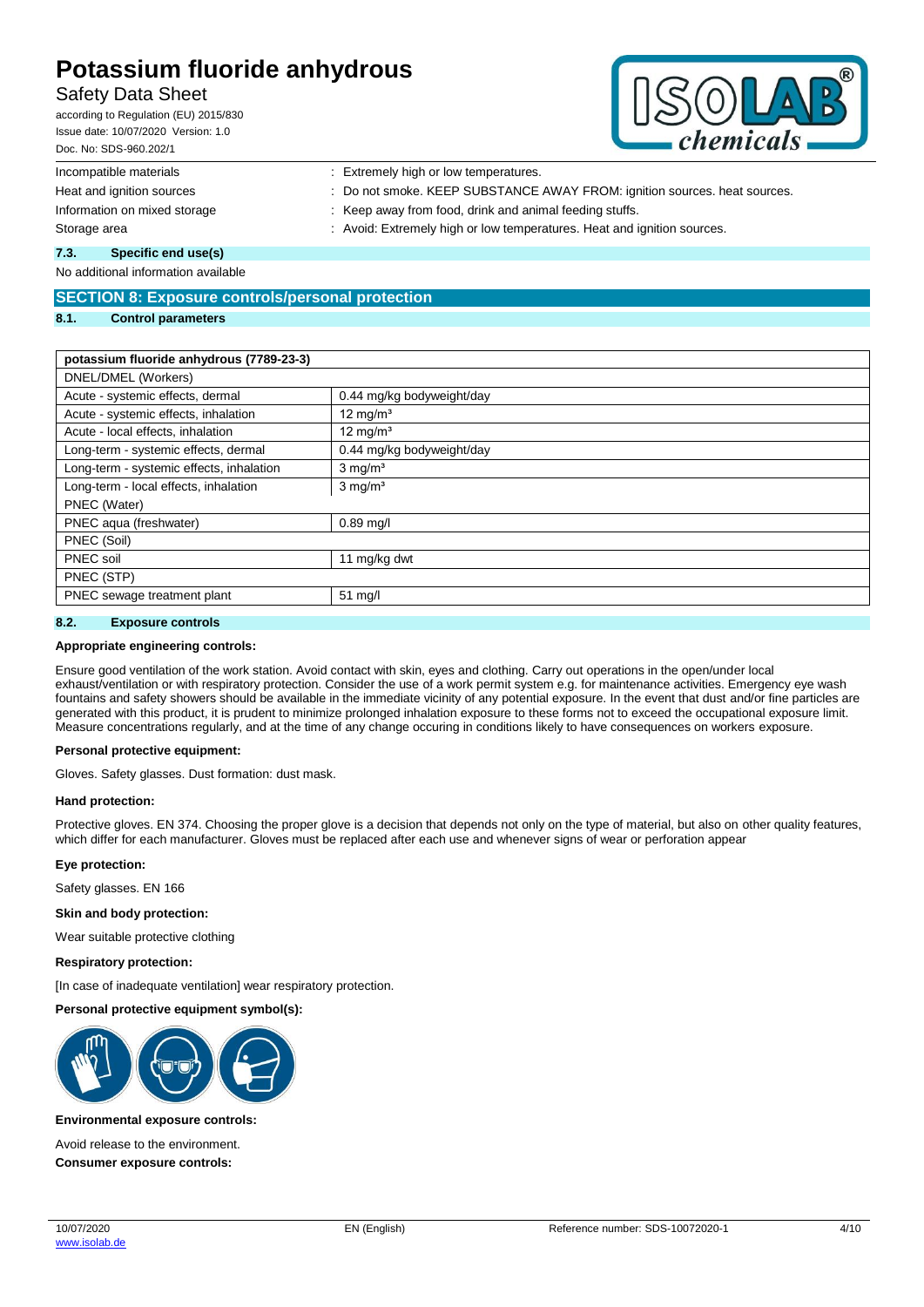## Safety Data Sheet

according to Regulation (EU) 2015/830 Issue date: 10/07/2020 Version: 1.0 Doc. No: SDS-960.202/1



Do not eat, drink or smoke during use. Always wash hands after handling the product. Avoid contact with skin and eyes. Avoid contact during pregnancy/while nursing.

#### **Other information:**

Wash hands and other exposed areas with mild soap and water before eating, drinking or smoking and when leaving work.

| <b>SECTION 9: Physical and chemical properties</b>                                 |                                            |  |
|------------------------------------------------------------------------------------|--------------------------------------------|--|
| Information on basic physical and chemical properties<br>9.1.                      |                                            |  |
| Physical state                                                                     | Solid                                      |  |
| Appearance                                                                         | Crystalline powder.                        |  |
| Molecular mass                                                                     | 58.1 g/mol                                 |  |
| Colour                                                                             | White.                                     |  |
| Odour                                                                              | odourless.                                 |  |
| Odour threshold                                                                    | No data available                          |  |
| рH                                                                                 | 8 - 9 (50 g/l, H <sub>2</sub> O, 20 °C)    |  |
| Relative evaporation rate (butylacetate=1)                                         | No data available                          |  |
| Melting point                                                                      | 846 °C                                     |  |
| Freezing point                                                                     | Not applicable<br>t                        |  |
| Boiling point                                                                      | 1505 °C (1013 hPa)                         |  |
| Flash point                                                                        | Not applicable                             |  |
| Auto-ignition temperature                                                          | Not applicable                             |  |
| Decomposition temperature                                                          | No data available                          |  |
| Flammability (solid, gas)                                                          | Non flammable.                             |  |
| Vapour pressure                                                                    | 1.3 hPa (885 °C)                           |  |
| Relative vapour density at 20 °C                                                   | No data available                          |  |
| Relative density                                                                   | 2.49 Type: 'relative density' Temp.: 22 °C |  |
| Density                                                                            | 2.48 g/cm3 (20 °C)                         |  |
| Solubility                                                                         | Water: 923 g/l at 20 °C                    |  |
| Partition coefficient n-octanol/water (Log Pow)                                    | No data available                          |  |
| Viscosity, kinematic                                                               | Not applicable                             |  |
| Viscosity, dynamic                                                                 | No data available                          |  |
| Explosive properties                                                               | No data available                          |  |
| Oxidising properties                                                               | No data available                          |  |
| <b>Explosive limits</b>                                                            | : Not applicable                           |  |
| 9.2.<br><b>Other information</b>                                                   |                                            |  |
| No additional information available                                                |                                            |  |
| <b>SECTION 10: Stability and reactivity</b>                                        |                                            |  |
| 10.1.<br><b>Reactivity</b>                                                         |                                            |  |
| The product is non-reactive under normal conditions of use, storage and transport. |                                            |  |
| 10.2.<br><b>Chemical stability</b>                                                 |                                            |  |
| Stable under normal conditions.                                                    |                                            |  |
| 10.3.<br><b>Possibility of hazardous reactions</b>                                 |                                            |  |

No dangerous reactions known under normal conditions of use.

#### **10.4. Conditions to avoid**

None under recommended storage and handling conditions (see section 7).

#### **10.5. Incompatible materials**

Strong acids. Strong bases. Strong oxidizing agents. Peroxides. Explosives.

#### **10.6. Hazardous decomposition products**

Under normal conditions of storage and use, hazardous decomposition products should not be produced.

| <b>SECTION 11: Toxicological information</b>  |                     |  |  |
|-----------------------------------------------|---------------------|--|--|
| 11.1.<br>Information on toxicological effects |                     |  |  |
| Acute toxicity (oral)                         | Toxic if swallowed. |  |  |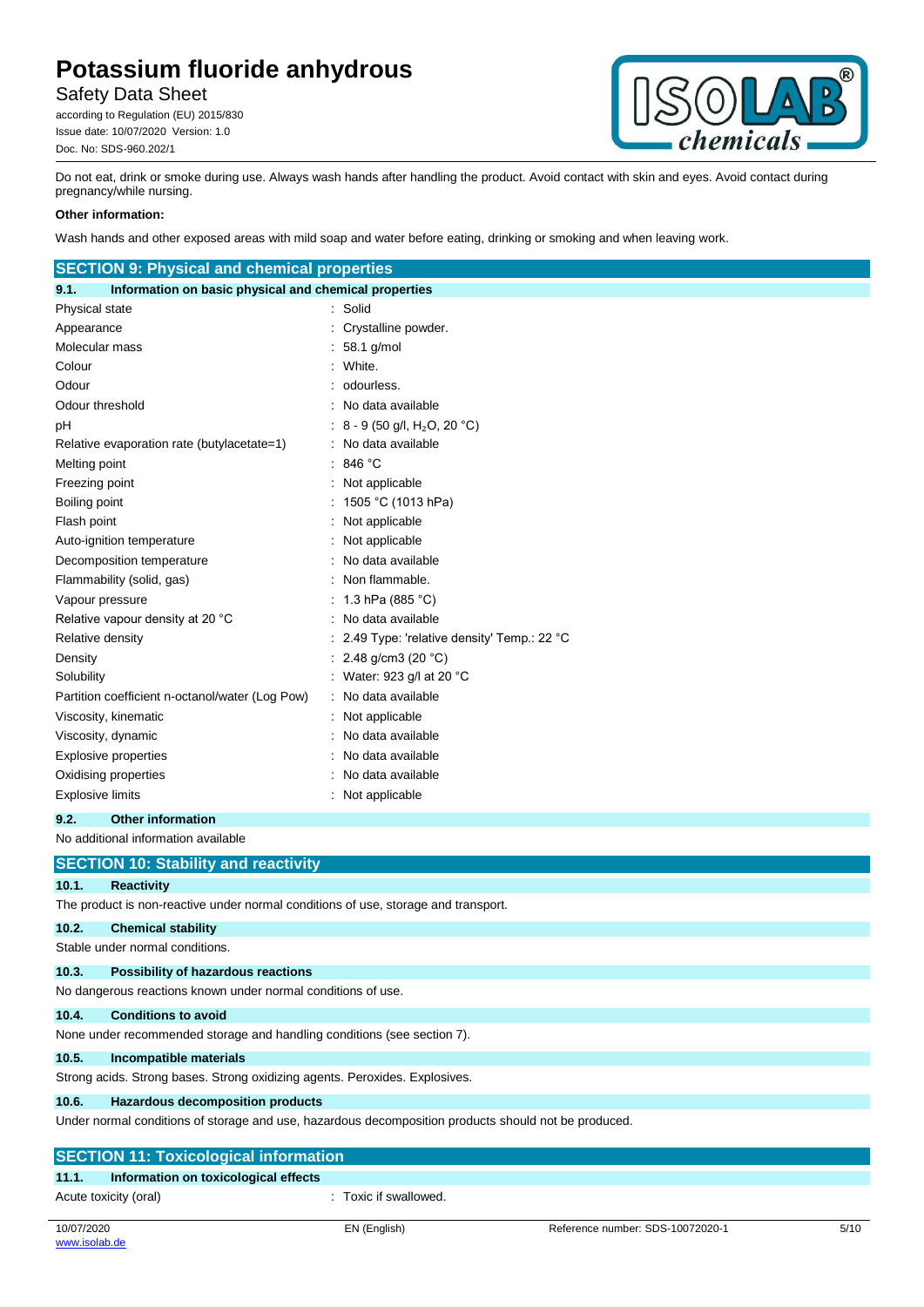## Safety Data Sheet

according to Regulation (EU) 2015/830 Issue date: 10/07/2020 Version: 1.0 Doc. No: SDS-960.202/1



| Acute toxicity (dermal)                  | : Toxic in contact with skin.                                                                                              |
|------------------------------------------|----------------------------------------------------------------------------------------------------------------------------|
| Acute toxicity (inhalation)              | $\therefore$ Toxic if inhaled.                                                                                             |
| potassium fluoride anhydrous (7789-23-3) |                                                                                                                            |
| LD50 oral rat                            | $245$ mg/kg                                                                                                                |
| Skin corrosion/irritation                | : Not classified                                                                                                           |
| Serious eye damage/irritation            | : Not classified                                                                                                           |
| Respiratory or skin sensitisation        | Not classified                                                                                                             |
| Germ cell mutagenicity                   | Not classified                                                                                                             |
| Carcinogenicity                          | Not classified                                                                                                             |
| Reproductive toxicity                    | : Not classified                                                                                                           |
| STOT-single exposure                     | : Not classified                                                                                                           |
| STOT-repeated exposure                   | : Not classified                                                                                                           |
| potassium fluoride anhydrous (7789-23-3) |                                                                                                                            |
| LOAEL (oral, rat, 90 days)               | $\approx$ 4 mg/kg bodyweight Animal: rat, Guideline: other: EPA OPP 83-5 (Combined Chronic<br>Toxicity / Carcinogenicity)  |
| NOAEL (oral, rat, 90 days)               | $\approx$ 25 mg/kg bodyweight Animal: rat, Guideline: other: EPA OPP 83-5 (Combined Chronic<br>Toxicity / Carcinogenicity) |
| Aspiration hazard                        | Not classified                                                                                                             |

| <b>SECTION 12: Ecological information</b>                     |                                                                                                                            |
|---------------------------------------------------------------|----------------------------------------------------------------------------------------------------------------------------|
| <b>Toxicity</b><br>12.1.                                      |                                                                                                                            |
| Ecology - general                                             | : The product is not considered harmful to aquatic organisms nor to cause long-term adverse<br>effects in the environment. |
| Hazardous to the aquatic environment, short-<br>term (acute)  | : Not classified                                                                                                           |
| Hazardous to the aquatic environment, long-<br>term (chronic) | : Not classified                                                                                                           |
| potassium fluoride anhydrous (7789-23-3)                      |                                                                                                                            |
| LC50 fish 1                                                   | 51 mg/l Test organisms (species): other: summary of finidngs in various species                                            |
|                                                               |                                                                                                                            |

|                                                                                                 | LC50 fish 1                                                                                                                    | 51 mg/l Test organisms (species): other: summary of finidngs in various species |  |  |
|-------------------------------------------------------------------------------------------------|--------------------------------------------------------------------------------------------------------------------------------|---------------------------------------------------------------------------------|--|--|
| 165 mg/l Test organisms (species): other: summary of finidngs in various species<br>LC50 fish 2 |                                                                                                                                |                                                                                 |  |  |
|                                                                                                 | NOEC (chronic)                                                                                                                 | 14.1 mg/l Test organisms (species): Daphnia magna Duration: '21 d'              |  |  |
|                                                                                                 | 4 mg/l Test organisms (species): Oncorhynchus mykiss (previous name: Salmo gairdneri)<br>NOEC chronic fish<br>Duration: '21 d' |                                                                                 |  |  |

#### **12.2. Persistence and degradability**

No additional information available

#### **12.3. Bioaccumulative potential**

#### No additional information available

**12.4. Mobility in soil**

No additional information available

### **12.5. Results of PBT and vPvB assessment**

## No additional information available **12.6. Other adverse effects** No additional information available **SECTION 13: Disposal considerations 13.1. Waste treatment methods**

| Regional legislation (waste)               | : Disposal must be done according to official regulations.                                                                                                                                                                           |
|--------------------------------------------|--------------------------------------------------------------------------------------------------------------------------------------------------------------------------------------------------------------------------------------|
| Sewage disposal recommendations            | : Disposal must be done according to official regulations.                                                                                                                                                                           |
| Product/Packaging disposal recommendations | : Completely empty the packaging prior to decontamination. Empty containers should be taken<br>for recycling, recovery or waste in accordance with local regulation. Comply with applicable<br>regulations for solid waste disposal. |
| Additional information                     | Empty containers should be taken for recycling, recovery or waste in accordance with local<br>regulation.                                                                                                                            |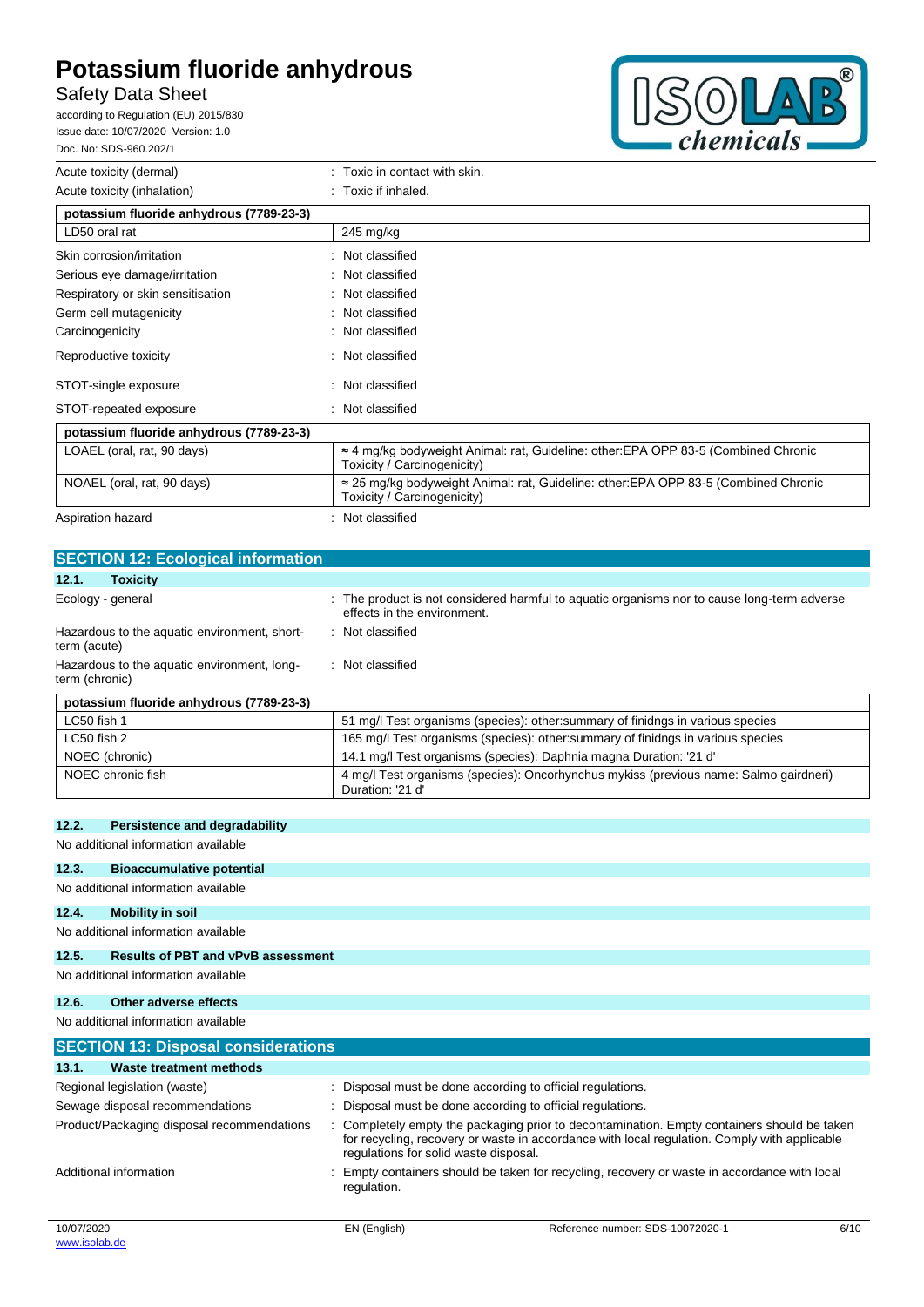## Safety Data Sheet

according to Regulation (EU) 2015/830 Issue date: 10/07/2020 Version: 1.0 Doc. No: SDS-960.202/1

#### **SECTION 14: Transport information**



## In accordance with ADR / RID / IMDG / IATA / ADN

| <b>ADR</b>                                             | <b>IMDG</b>                                                   | <b>IATA</b>                                    | <b>ADN</b>                                     | <b>RID</b>                                     |  |
|--------------------------------------------------------|---------------------------------------------------------------|------------------------------------------------|------------------------------------------------|------------------------------------------------|--|
| 14.1.<br><b>UN number</b>                              |                                                               |                                                |                                                |                                                |  |
| 1812                                                   | 1812                                                          | 1812                                           | 1812                                           | 1812                                           |  |
| 14.2.<br>UN proper shipping name                       |                                                               |                                                |                                                |                                                |  |
| POTASSIUM FLUORIDE,<br><b>SOLID</b>                    | POTASSIUM FLUORIDE.<br><b>SOLID</b>                           | Potassium fluoride, solid                      | POTASSIUM FLUORIDE,<br><b>SOLID</b>            | POTASSIUM FLUORIDE,<br><b>SOLID</b>            |  |
| <b>Transport document description</b>                  |                                                               |                                                |                                                |                                                |  |
| UN 1812 POTASSIUM<br>FLUORIDE, SOLID, 6.1,<br>III, (E) | UN 1812 POTASSIUM<br>FLUORIDE, SOLID, 6.1, III                | UN 1812 Potassium<br>fluoride, solid, 6.1, III | UN 1812 POTASSIUM<br>FLUORIDE, SOLID, 6.1, III | UN 1812 POTASSIUM<br>FLUORIDE, SOLID, 6.1, III |  |
| 14.3.<br>Transport hazard class(es)                    |                                                               |                                                |                                                |                                                |  |
| 6.1                                                    | 6.1                                                           | 6.1                                            | 6.1                                            | 6.1                                            |  |
|                                                        |                                                               | 6                                              |                                                | 6                                              |  |
| 14.4.<br><b>Packing group</b>                          |                                                               |                                                |                                                |                                                |  |
| $\mathbf{III}$                                         | Ш                                                             | Ш                                              | $\mathbf{III}$                                 | Ш                                              |  |
| <b>Environmental hazards</b><br>14.5.                  |                                                               |                                                |                                                |                                                |  |
| Dangerous for the<br>environment : No                  | Dangerous for the<br>environment : No<br>Marine pollutant: No | Dangerous for the<br>environment : No          | Dangerous for the<br>environment : No          | Dangerous for the<br>environment : No          |  |
| No supplementary information available                 |                                                               |                                                |                                                |                                                |  |

### **14.6. Special precautions for user**

| - Overland transport                                                       |                         |
|----------------------------------------------------------------------------|-------------------------|
| Classification code (ADR)                                                  | T <sub>5</sub>          |
| Limited quantities (ADR)                                                   | 5kg                     |
| Excepted quantities (ADR)                                                  | $E = 51$                |
| Packing instructions (ADR)                                                 | P002, IBC08, LP02, R001 |
| Special packing provisions (ADR)                                           | B <sub>3</sub>          |
| Mixed packing provisions (ADR)                                             | MP10                    |
| Portable tank and bulk container instructions<br>(ADR)                     | T <sub>1</sub>          |
| Portable tank and bulk container special<br>provisions (ADR)               | <b>TP33</b>             |
| Tank code (ADR)                                                            | SGAH                    |
| Tank special provisions (ADR)                                              | TU15, TE19              |
| Vehicle for tank carriage                                                  | AT                      |
| Transport category (ADR)                                                   | 2                       |
| Special provisions for carriage - Bulk (ADR)                               | : VC1, VC2, AP7         |
| Special provisions for carriage - Loading,<br>unloading and handling (ADR) | CV13, CV28              |
| Special provisions for carriage - Operation<br>(ADR)                       | S <sub>9</sub>          |
| Hazard identification number (Kemler No.)                                  | 60<br>t                 |
| Orange plates                                                              | 60<br>1812              |
| Tunnel restriction code (ADR)                                              | Е<br>t                  |
| - Transport by sea                                                         |                         |
| Limited quantities (IMDG)                                                  | 5 kg                    |
| Excepted quantities (IMDG)                                                 | E <sub>1</sub>          |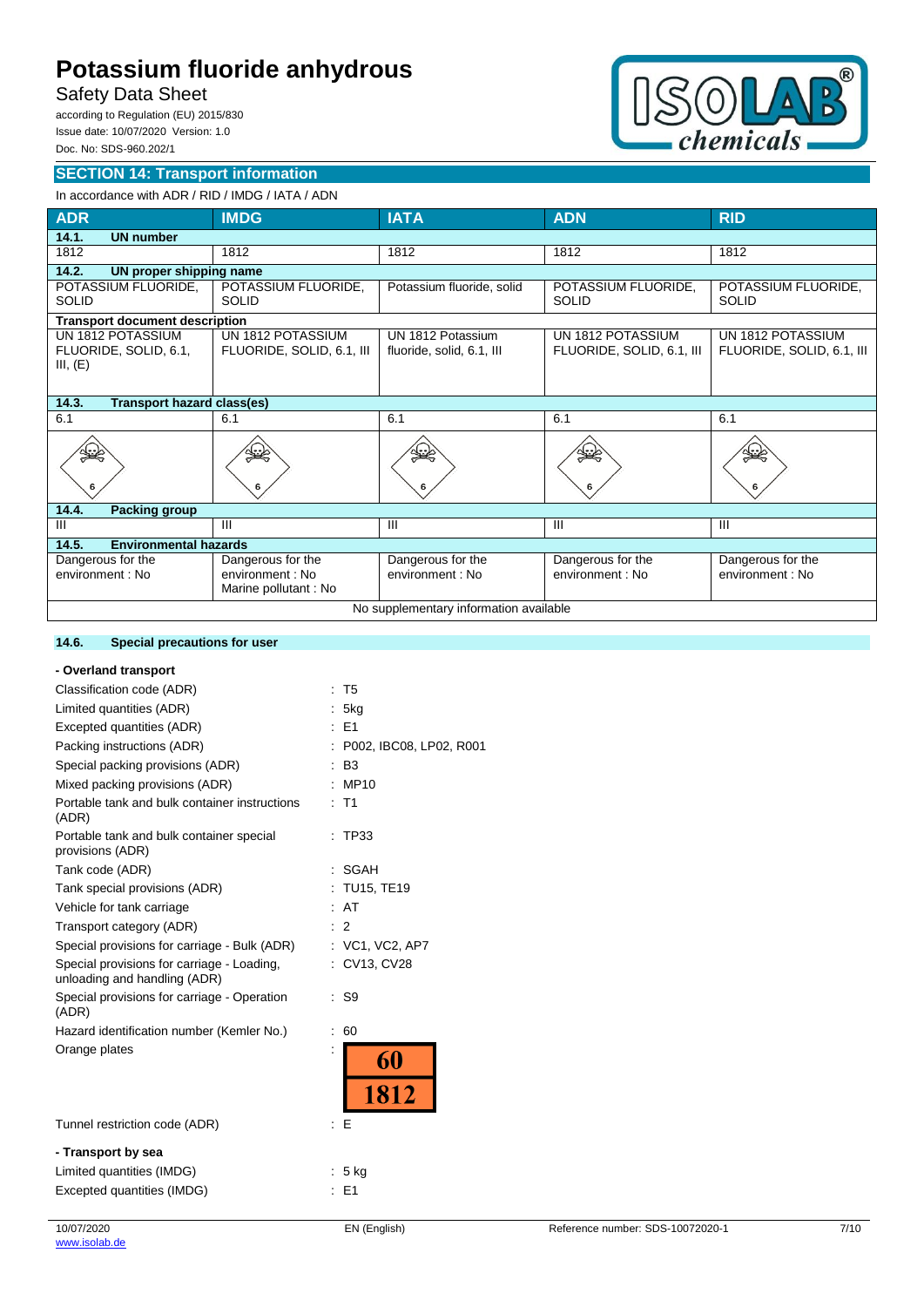## Safety Data Sheet

according to Regulation (EU) 2015/830 Issue date: 10/07/2020 Version: 1.0 Doc. No: SDS-960.202/1



| Packing instructions (IMDG)                                                | : P002, LP02                                                                                                                                                                       |
|----------------------------------------------------------------------------|------------------------------------------------------------------------------------------------------------------------------------------------------------------------------------|
| IBC packing instructions (IMDG)                                            | IBC08                                                                                                                                                                              |
| IBC special provisions (IMDG)                                              | $\cdot$ B <sub>3</sub>                                                                                                                                                             |
| Tank instructions (IMDG)                                                   | $\therefore$ T1                                                                                                                                                                    |
| Tank special provisions (IMDG)                                             | : TP33                                                                                                                                                                             |
| EmS-No. (Fire)                                                             | $F-A$                                                                                                                                                                              |
| EmS-No. (Spillage)                                                         | : S-A                                                                                                                                                                              |
| Stowage category (IMDG)                                                    | : A                                                                                                                                                                                |
| Segregation (IMDG)                                                         | :SG35                                                                                                                                                                              |
| Properties and observations (IMDG)                                         | White, deliquescent crystals or powder. Decomposed by acids, evolving hydrogen fluoride, an<br>irritating and corrosive gas. Toxic if swallowed, by skin contact or by inhalation. |
| - Air transport                                                            |                                                                                                                                                                                    |
| PCA Excepted quantities (IATA)                                             | $\therefore$ E1                                                                                                                                                                    |
| PCA Limited quantities (IATA)                                              | : Y645                                                                                                                                                                             |
| PCA limited quantity max net quantity (IATA)                               | : 10kg                                                                                                                                                                             |
| PCA packing instructions (IATA)                                            | .670                                                                                                                                                                               |
| PCA max net quantity (IATA)                                                | : 100kg                                                                                                                                                                            |
| CAO packing instructions (IATA)                                            | : 677                                                                                                                                                                              |
| CAO max net quantity (IATA)                                                | : 200kg                                                                                                                                                                            |
| ERG code (IATA)                                                            | $\cdot$ 6L                                                                                                                                                                         |
| - Inland waterway transport                                                |                                                                                                                                                                                    |
| Classification code (ADN)                                                  | $\therefore$ T5                                                                                                                                                                    |
| Special provisions (ADN)                                                   | .802                                                                                                                                                                               |
| Limited quantities (ADN)                                                   | $5$ kg                                                                                                                                                                             |
| Excepted quantities (ADN)                                                  | $\therefore$ E1                                                                                                                                                                    |
| Equipment required (ADN)                                                   | $:$ PP, EP                                                                                                                                                                         |
| Number of blue cones/lights (ADN)                                          | $\therefore$ 0                                                                                                                                                                     |
| - Rail transport                                                           |                                                                                                                                                                                    |
| Classification code (RID)                                                  | $\cdot$ T5                                                                                                                                                                         |
| Limited quantities (RID)                                                   | : 5kg                                                                                                                                                                              |
| Excepted quantities (RID)                                                  | $\therefore$ E1                                                                                                                                                                    |
| Packing instructions (RID)                                                 | : P002, IBC08, LP02, R001                                                                                                                                                          |
| Special packing provisions (RID)                                           | $\cdot$ B <sub>3</sub>                                                                                                                                                             |
| Mixed packing provisions (RID)                                             | : MP10                                                                                                                                                                             |
| Portable tank and bulk container instructions<br>(RID)                     | $\therefore$ T1                                                                                                                                                                    |
| Portable tank and bulk container special<br>provisions (RID)               | : TP33                                                                                                                                                                             |
| Tank codes for RID tanks (RID)                                             | : SGAH                                                                                                                                                                             |
| Special provisions for RID tanks (RID)                                     | : TU15                                                                                                                                                                             |
| Transport category (RID)                                                   | $\therefore$ 2                                                                                                                                                                     |
| Special provisions for carriage - Bulk (RID)                               | : VC1, VC2, AP7                                                                                                                                                                    |
| Special provisions for carriage - Loading,<br>unloading and handling (RID) | : CW13, CW28, CW31                                                                                                                                                                 |
| Colis express (express parcels) (RID)                                      | $\therefore$ CE11                                                                                                                                                                  |
| Hazard identification number (RID)                                         | $\therefore 60$                                                                                                                                                                    |

**14.7. Transport in bulk according to Annex II of Marpol and the IBC Code** Not applicable

### **SECTION 15: Regulatory information**

**15.1. Safety, health and environmental regulations/legislation specific for the substance or mixture**

#### **15.1.1. EU-Regulations**

No REACH Annex XVII restrictions

potassium fluoride anhydrous is not on the REACH Candidate List potassium fluoride anhydrous is not on the REACH Annex XIV List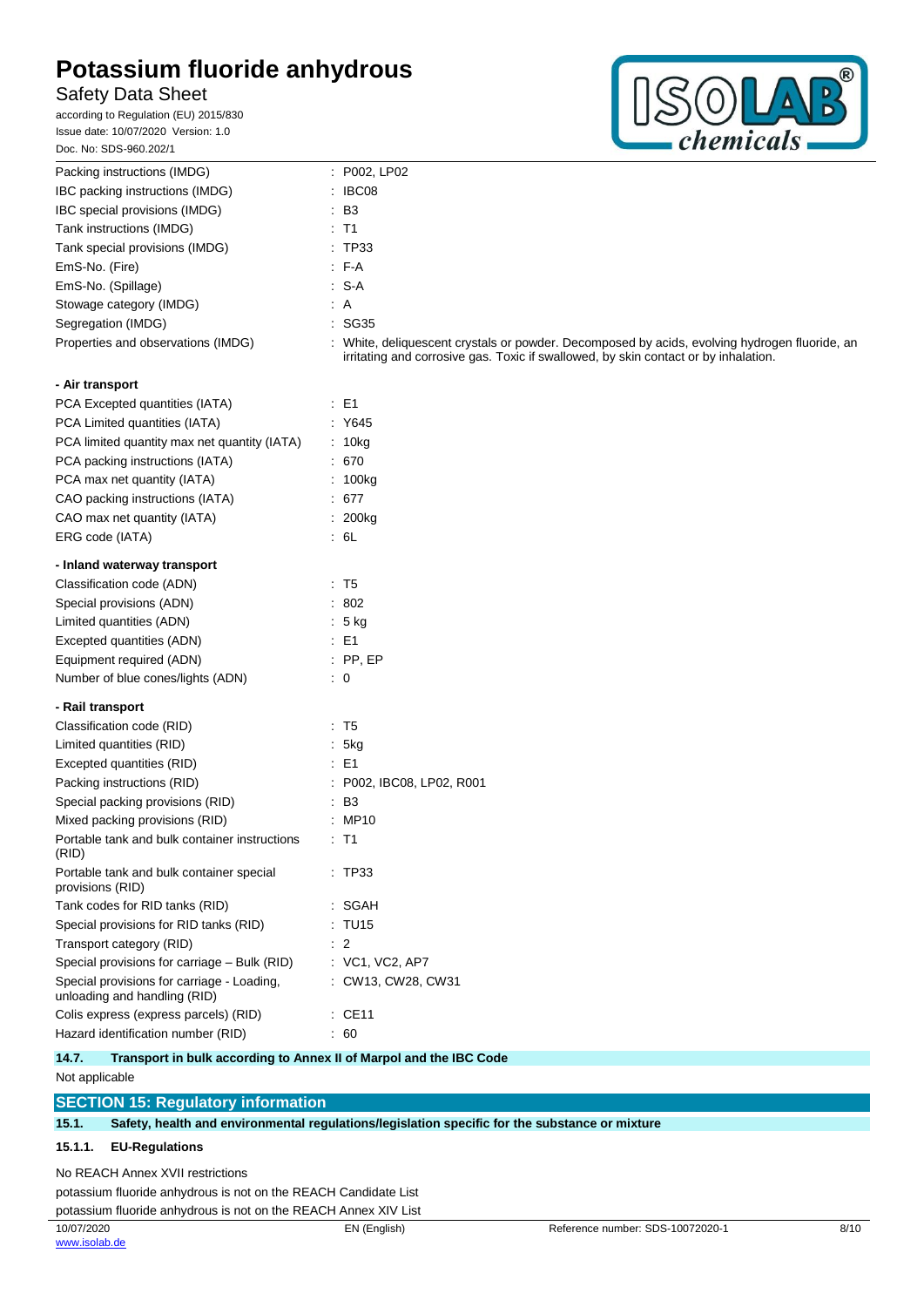## Safety Data Sheet

according to Regulation (EU) 2015/830 Issue date: 10/07/2020 Version: 1.0 Doc. No: SDS-960.202/1





#### **Germany**

| Regulatory reference                                                                 | : WGK 1, Slightly hazardous to water (Classification according to AwSV; ID No. 341)                     |
|--------------------------------------------------------------------------------------|---------------------------------------------------------------------------------------------------------|
| <b>Employment restrictions</b>                                                       | : Observe restrictions according Act on the Protection of Working Mothers (MuSchG)                      |
|                                                                                      | Observe restrictions according Act on the Protection of Young People in Employment<br>(JArbSchG)        |
| Hazardous Incident Ordinance (12. BImSchV)                                           | : Is not subject of the 12. BlmSchV (Hazardous Incident Ordinance)                                      |
| <b>Netherlands</b>                                                                   |                                                                                                         |
| SZW-lijst van kankerverwekkende stoffen                                              | : potassium fluoride anhydrous is listed                                                                |
| SZW-lijst van mutagene stoffen                                                       | : potassium fluoride anhydrous is listed                                                                |
| NIET-limitatieve lijst van voor de voortplanting<br>giftige stoffen - Borstvoeding   | : The substance is not listed                                                                           |
| NIET-limitatieve lijst van voor de voortplanting<br>giftige stoffen - Vruchtbaarheid | : The substance is not listed                                                                           |
| NIET-limitatieve lijst van voor de voortplanting<br>giftige stoffen - Ontwikkeling   | : The substance is not listed                                                                           |
| <b>Denmark</b>                                                                       |                                                                                                         |
| Danish National Regulations                                                          | : Young people below the age of 18 years are not allowed to use the product                             |
|                                                                                      | Pregnant/breastfeeding women working with the product must not be in direct contact with the<br>product |

#### **15.2. Chemical safety assessment**

No chemical safety assessment has been carried out

### **SECTION 16: Other information**

| Abbreviations and acronyms: |                                                                                                 |
|-----------------------------|-------------------------------------------------------------------------------------------------|
| <b>ADN</b>                  | European Agreement concerning the International Carriage of Dangerous Goods by Inland Waterways |
| <b>ADR</b>                  | European Agreement concerning the International Carriage of Dangerous Goods by Road             |
| <b>ATE</b>                  | <b>Acute Toxicity Estimate</b>                                                                  |
| <b>BCF</b>                  | <b>Bioconcentration factor</b>                                                                  |
| <b>DMEL</b>                 | Derived Minimal Effect level                                                                    |
| <b>DNEL</b>                 | Derived-No Effect Level                                                                         |
| <b>EC50</b>                 | Median effective concentration                                                                  |
| <b>IARC</b>                 | International Agency for Research on Cancer                                                     |
| <b>IATA</b>                 | International Air Transport Association                                                         |
| <b>IMDG</b>                 | International Maritime Dangerous Goods                                                          |
| <b>LC50</b>                 | Median lethal concentration                                                                     |
| LD50                        | Median lethal dose                                                                              |
| <b>LOAEL</b>                | Lowest Observed Adverse Effect Level                                                            |
| <b>NOAEC</b>                | No-Observed Adverse Effect Concentration                                                        |
| <b>NOAEL</b>                | No-Observed Adverse Effect Level                                                                |
| <b>NOEC</b>                 | No-Observed Effect Concentration                                                                |
| <b>OECD</b>                 | Organisation for Economic Co-operation and Development                                          |
| PBT                         | Persistent Bioaccumulative Toxic                                                                |
| PNEC                        | <b>Predicted No-Effect Concentration</b>                                                        |
| <b>RID</b>                  | Regulations concerning the International Carriage of Dangerous Goods by Rail                    |
| <b>SDS</b>                  | Safety Data Sheet                                                                               |
| <b>STP</b>                  | Sewage treatment plant                                                                          |
| <b>TLM</b>                  | Median Tolerance Limit                                                                          |
| vPvB                        | Very Persistent and Very Bioaccumulative                                                        |
| CAS-No.                     | <b>Chemical Abstract Service number</b>                                                         |
| <b>BLV</b>                  | <b>Biological limit value</b>                                                                   |
| <b>BOD</b>                  | Biochemical oxygen demand (BOD)                                                                 |
| CAS                         | Chemical Abstracts Service (division of the American Chemical Society)                          |
| EC-No.                      | European Community number                                                                       |